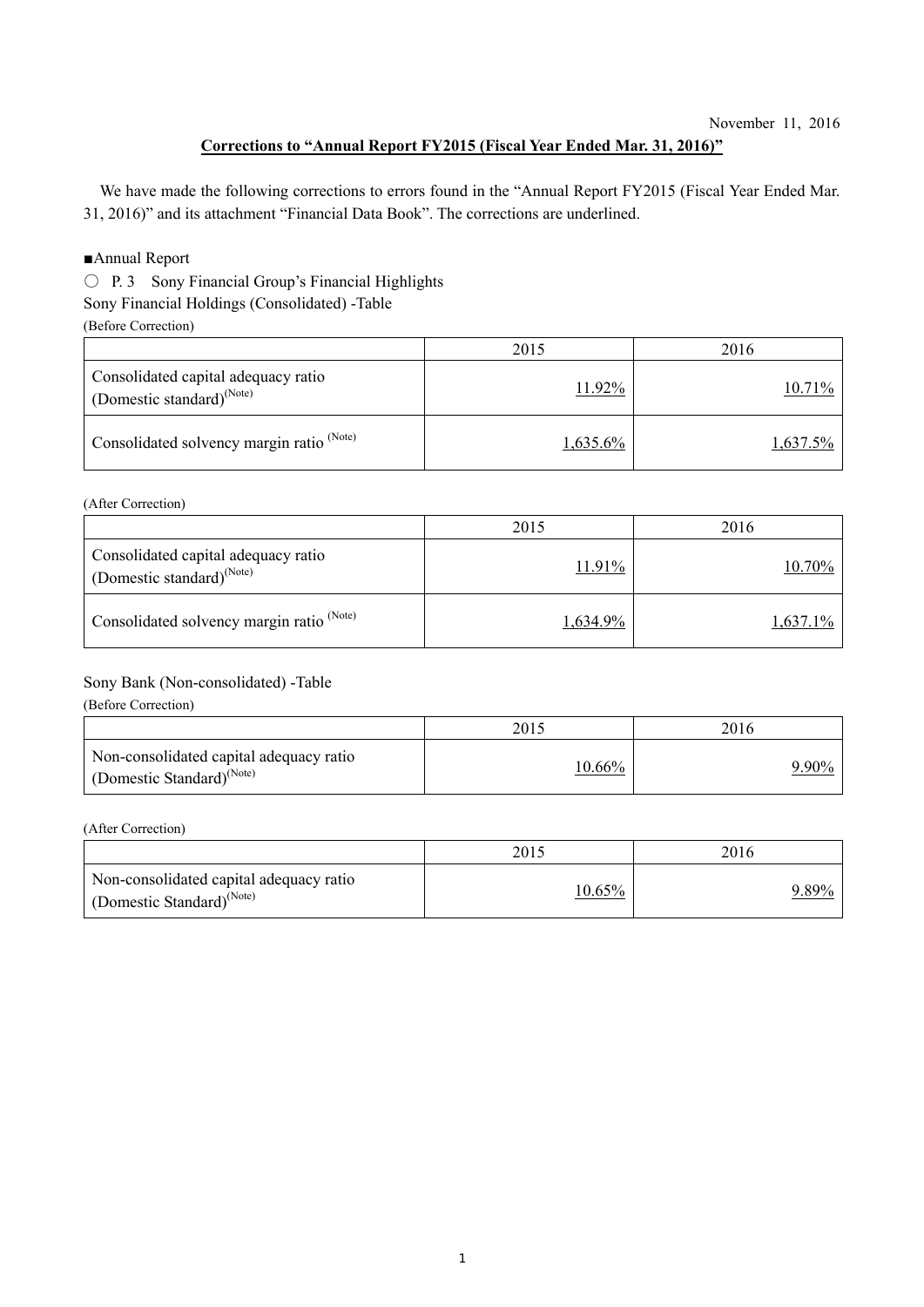# ○ P. 29 Review of Operations and Analysis of Operating Performance

## SFH (Consolidated) Consolidated Solvency Margin Ratio -Table

| (Before Correction)                                                                        |             | Millions of yen |
|--------------------------------------------------------------------------------------------|-------------|-----------------|
|                                                                                            | 2015        | 2016            |
| (B) Total consolidated risk<br>$\sqrt{[(R_1^2+R_5^2)+R_8+R_9]^2+(R_2+R_3+R_7)^2]+R_4+R_6}$ | 148,725     | <u>156,605</u>  |
| Asset management risk $(R_3)$                                                              | 93,519      | 98,965          |
| Consolidated solvency margin ratio<br>(A)/((1/2)x(B))x100                                  | $1,635.6\%$ | $1,637.5\%$     |

| Consolidated solvency margin ratio<br>$(A)/\{(1/2)x(B)\}x100$ | $1,635.6\%$ | $1,637.5\%$     |
|---------------------------------------------------------------|-------------|-----------------|
| (After Correction)                                            |             | Millions of yen |
|                                                               | 2015        | 2016            |
| (B) Total consolidated risk                                   | 148,788     | 156,642         |
| $\sqrt{[(R_1^2+R_5^2)+R_8+R_9]^2+(R_2+R_3+R_7)^2]+R_4+R_6}$   |             |                 |

| Asset management risk $(R3)$                                  | 93,583   | 99,003   |
|---------------------------------------------------------------|----------|----------|
| Consolidated solvency margin ratio<br>$(A)/\{(1/2)x(B)\}x100$ | 1,634.9% | 1,637.1% |

## ○ P. 49 Review of Operations and Analysis of Operating Performance

Banking Business Analysis of Operating Performance Non-consolidated

## Non-consolidated Capital Adequacy Ratio

(Before Correction)

|                                                                | 2015      | 2016     | Change   |
|----------------------------------------------------------------|-----------|----------|----------|
| Non-consolidated capital adequacy<br>ratio (Domestic standard) | $10.66\%$ | $9.90\%$ | (0.76pt) |

(After Correction)

|                                                                | 2015      | 2016     | Change   |
|----------------------------------------------------------------|-----------|----------|----------|
| Non-consolidated capital adequacy<br>ratio (Domestic standard) | $10.65\%$ | $9.89\%$ | (0.76pt) |